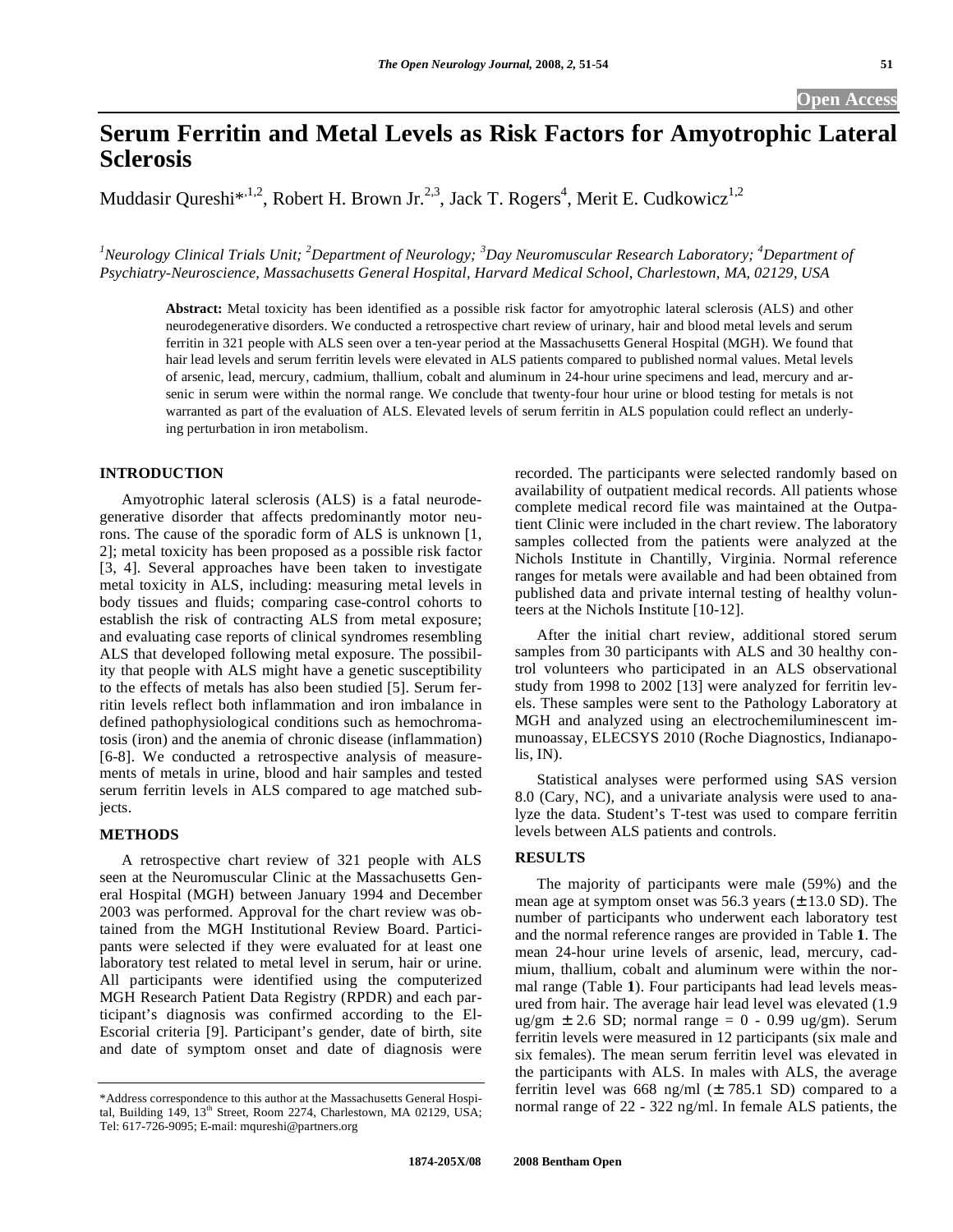| <b>Laboratory Investigation</b> | <b>Number of ALS Subjects</b> | <b>Mean Level--ALS Subjects (units)</b> | <b>Standard Deviation (SD)</b> | <b>Normal Range</b>   |
|---------------------------------|-------------------------------|-----------------------------------------|--------------------------------|-----------------------|
| Urine                           |                               |                                         |                                |                       |
| Arsenic                         | 110                           | 52.3 (mcg/L)                            | 66.1                           | $0 - 80$ mcg/L        |
| Lead                            | 110                           | $13.7 \, (mcg/L)$                       | 10.9                           | $0-50$ mcg/L          |
| Mercury                         | 112                           | $8.9$ (mcg/L)                           | 2.7                            | $0-20\;meg/L$         |
| Cadmium                         | 98                            | $0.9$ (mcg/L)                           | 2.9                            | $0 - 3 \text{ mcg/L}$ |
| Thallium                        | 79                            | $0.9$ (mcg/L)                           | 1.8                            | $0 - 2 \text{ mcg/L}$ |
| Cobalt                          | 70                            | $0.5$ (mcg/L)                           | 0.1                            | $0 - 2 \text{ mcg/L}$ |
| Aluminum                        | 8                             | $12.9$ (mcg/24 hr)                      | 8.9                            | $7 - 40$ mcg/24 hr    |
| Serum                           |                               |                                         |                                |                       |
| Lead                            | 86                            | $4.2 \text{ (mcg/dL)}$                  | 2.9                            | $0 - 25$ mcg/dL       |
| Arsenic                         | 6                             | $10$ (mcg/L)                            | $\overline{0}$                 | $0 - 60$ mcg/L        |
| Mercury                         | 6                             | $15.2 \ (ug/L)$                         | 6.4                            | $0-50$ ug/L           |
| Hair                            |                               |                                         |                                |                       |
| Lead                            | $\overline{4}$                | $1.9 \ (ug/GM)$                         | 2.6                            | $0 - 0.99$ ug/GM      |
| Arsenic                         | 5                             | $0.2 \text{ (ug/GM)}$                   | 0.4                            | $0 - 0.9$ ug/GM       |
| Mercury                         | 5                             | $1.7 \text{ (ug/GM)}$                   | 1.1                            | $0 - 24.9$ ug/GM      |
| Serum Ferritin                  |                               |                                         |                                |                       |
| Male                            | 6                             | 668.0 (ng/mL)                           | 785.1                          | 22-322 ng/mL          |
| Female                          | 6                             | $237.2$ (ng/mL)                         | 180.3                          | 10-291 ng/mL          |

**Table 1. Metal Levels in Blood, Hair and 24-Hour Urine Samples** 

average ferritin level was 237.2 ng/ml (± 180.3 SD; normal range 10 - 291 ng/ml).

 Based on these results we conducted additional analysis of serum ferritin levels in 30 individuals with ALS and 30 healthy controls. Compared with the healthy controls, the mean serum ferritin level in the ALS population was higher (ANOVA: males  $p=0.037$ , females  $p=0.032$ ). The mean serum ferritin level in the 17 males with ALS was 269.9 ng/ml (± 126.4 SD), compared to 164.1 ng/ml (± 142.2 SD) in 14 healthy controls. The mean serum ferritin value in 13 females with ALS was  $183.5$  ng/ml ( $\pm$  186.9 SD) compared to 71.3 ng/ml (± 60.4 SD) in 16 female control subjects (Figs. **1** and **2**).

# **DISCUSSION**

 In a chart review of patients with ALS seen at MGH over a 10-year period we did not find evidence of increased metal levels in urine or blood compared to healthy controls. The hair lead levels were elevated in a limited number of participants who had this test performed. We also found significantly increased serum ferritin levels in both males and females with ALS. We confirmed this finding by measuring ferritin assays in a small set of stored serum samples.

 Metal concentrations in blood and urine reflect recent exposures [14]; therefore measurements of metal levels in these tissues may not be useful except in clinical situations where a differential diagnosis between acute metal poisoning and a motor neuron disease is needed. The half-life of most metals in blood is usually measured in weeks [15]. By contrast, analysis of the metal content of hair is useful in assessing variations in long-term exposure to metals [16], especially vanadium [17], arsenic [18] and mercury [19]. How-



**Fig. (1).** The mean serum ferritin level in 17 male participants with ALS (269.9 ng/ml ± 126.4 SD) and 14 healthy controls (164.1 ng/ml  $\pm$  142.2 SD) is depicted in boxplot. The horizontal line reflects the median and the box provides the interquartile range from the  $25<sup>th</sup>$  to  $75<sup>th</sup>$  percentile. Dots represent the observations outside of 10th and 90th percentiles.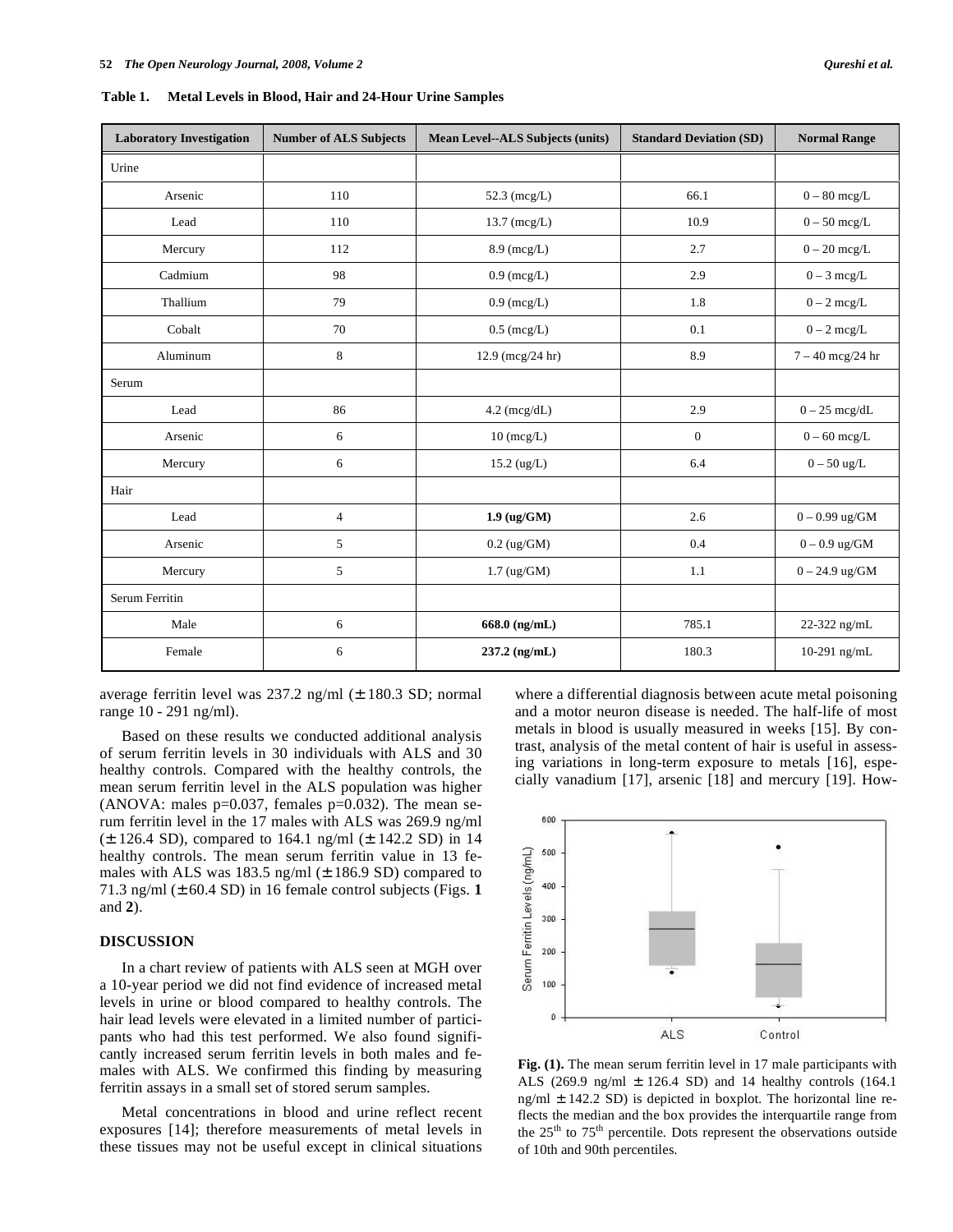

**Fig. (2).** The mean serum ferritin level in 13 female participants with ALS (183.5 ng/ml  $\pm$  186.93 SD) and 16 female controls (71.3 ng/ml  $\pm$  60.37 SD) is depicted in boxplot. The horizontal line reflects the median and the box provides the interquartile range from the  $25<sup>th</sup>$  to  $75<sup>th</sup>$  percentile. Dots represent the observations outside of 10th and 90th percentiles.

ever, several factors influence metal levels found in hair [20], and there is strong evidence of disparities between laboratories in hair metal measurements that cannot be attributed to the quality of laboratory methods [21, 22]. A recent study of hair metal levels in an ALS population found lower vanadium and manganese levels [17] but concluded that hair samples do not reflect exposures that may have occurred prior to the period in which the hair was growing. Chronic metal exposure can also be measured in bone. Since metals like lead and aluminum accumulate in the bones over the course of a lifetime, bone may be an endogenous source of these metals in the body [23]. The half-life of lead in the patella is three to five months, but in the tibia it is 15 to 25 years [15, 24]. Direct measurement of lead levels in bone provides data on cumulative past exposure that can be used in epidemiological analysis and clinical assessment [25].

 The finding that hair lead levels were elevated in our cohort supports the earlier published data that demonstrated chronic elevation of bone lead in patients with ALS [24]. It has been shown that metals like zinc and cadmium regulate translation of ferritin by modulating binding of Ironregulatory protein 1 (IRP1) to the Iron-regulatory element (IRE) in the 5'UTR of the ferritin mRNA [26]. It is possible that lead acts in a similar pathway to impact the synthesis of ferritin.

 Elevated serum ferritin is an indicator of hemachromatosis and inflammatory stress [27]. The increased serum ferritin levels, as seen during inflammation [28], are induced by stress-induced factors such as interleukin-1 (IL-1) [29, 30]. Ferritin binds to iron and is involved in detoxifying iron and other trivalent trace metals in the brain [31]. In a transgenic mutation superoxide dismutase (SOD1) mouse model of motor neuron disease, neural ferritin expression was increased as a response to increased oxidative stress [32]. Defects in ferritin metabolism are possibly involved in etiology of other neurodegenerative deficits, including Friedrich ataxia [33], Parkinson's disease [34], and Alzheimer disease [35]. Despite several reports of altered iron metabolism [36] and increased total brain ferritin in individuals with Alzheimer disease [37], their serum ferritin levels remain within the normal range [38].

 Another crucial question concerns the potential role in ALS of polymorphisms in the hemachromatosis gene (HFE), located on the short arm of chromosome 6 at location 6p21.3 [39]. Two mutations in the HFE gene, H63D and C282Y, have been reported to increase susceptibility to ALS [40-42]. The HFE protein affects iron metabolism by binding to the transferrin receptor and reducing its affinity for iron-binding transferrin. However, the HFE allele can independently increase neuronal oxidative stress levels without necessarily affecting iron load [39]. The altered activity of SOD1 (either wild-type or the mutant SOD1G93A) modulates the levels of ferritin as well as transferrin receptor [43]. In light of these findings it will be important to further study the role of ferritin in *in vitro* and *in vivo* models of SOD1 toxicity.

 The finding of elevated serum ferritin in a large sample of ALS population may simply be an acute phase reactant, rather than a specific maker of iron metabolism dysregulation. The role of ferritin in ALS needs to be studied in a longitudinal cohort and its relationship with survival and measures of disease progression should be explored. We conclude that further study of the role of ferritin and other proteins involved in iron metabolism is warranted in the ALS population, particularly in relation to genetic polymorphisms that affect cellular oxidative stress levels.

### **ACKNOWLEDGEMENTS**

 MEC receives support from the Digiovanni Fund. RHB receives support from the Angel Fund, ALS Therapy Alliance, Project ALS, the Al-Athel ALS Research Foundation, the Pierre L. de Bourgknecht ALS Research Foundation and the NINDS (5R01NS050557-02 and 5R01NS05050641-04). JTR receives support from the National Institute of Aging.

#### **REFERENCES**

- [1] Armon C, Kurland L, Daube J, O'brien P. Epidemiologic correlates of sporadic amyotrophic lateral sclerosis. Neurology 1991; 41(7): 1077-84.
- [2] Brooks B. Clinical epidemiology of amyotrophic lateral sclerosis. Neurol Clin 1996; 14(2): 399-420.
- [3] Kasarskis EJ, Ehmann WD, Markesbery WR. Trace metals in human neurodegenerative diseases. Prog Clin Biol Res 1993; 380: 299.
- [4] Mitchell J. Heavy metals and trace elements in amyotrophic lateral sclerosis. Neurol Clin 1987; 5(1): 43-60.
- [5] Kamel F, Umbach D, Lehman T, *et al*. Amyotrophic lateral sclerosis, lead, and genetic susceptibility: polymorphisms in the deltaaminolevulinic acid dehydratase and vitamin D receptor genes. Environ Health Perspect 2003; 111(10): 1335-9.
- [6] Lipschitz DA, Cook JD, Finch CA. A clinical evaluation of serum ferritin as an index of iron stores. N Engl J Med 1974; 290(22): 1213-6.
- [7] Koziol JA, Ho NJ, Felitti VJ, Beutler E. Reference centiles for serum ferritin and percentage of transferrin saturation, with application to mutations of the HFE gene. Clin Chem 2001; 47(10): 1804-10.
- [8] Torti FM, Torti SV. Regulation of ferritin genes and protein. Blood 2002; 99(10): 3505-16.
- [9] Brooks B. El Escorial World Federation of Neurology criteria for the diagnosis of amyotrophic lateral sclerosis. Subcommittee on motor neuron diseases/amyotrophic lateral sclerosis of the World Federation of Neurology Research Group on neuromuscular diseases and the El Escorial "Clinical limits of amyotrophic lateral sclerosis". J Neurol Sci 1994; 124: 96-107.